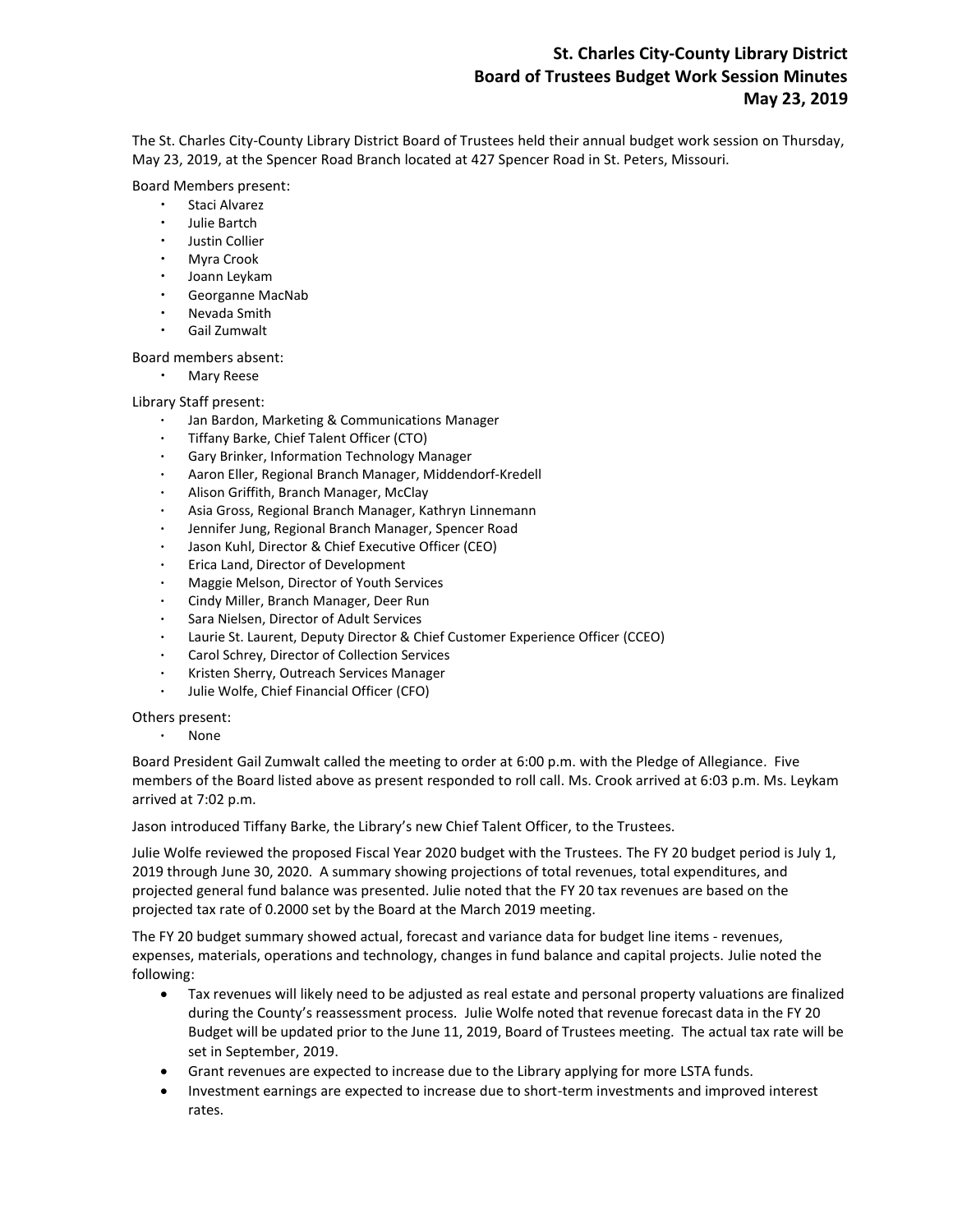- While revenues from passport processing services are increasing, the overall Charges for Services line item is projected to decrease in FY 20 due to lower fine revenues resulting from auto-renewals.
- A large decrease is anticipated in rent revenues due to a tenant moving from the Administration Building at the end of FY 19.
- Little change is expected in the budget line items for Donations, Intergovernment Exchange and Other.

#### **EXPENSEHIGHLIGHTS**

#### **Salaries and Benefits**

Jason Kuhl reviewed the proposed FY 20 Salaries and Benefits budget. Salaries and benefits represents 63% of the overall FY 20 operating expenditure budget. The proposed FY 20 personnel budget includes 218 full time equivalents (FTEs) up from 214 in FY 19. The addition of several positions, identified during the strategic planning process, will allow the Library to advance its strategic goals:

#### **Goal 2: Experience and Outreach**

- School Services Coordinator (1 FTE)
- Classes and Events Coordinator (1 FTE)
- Outreach Librarian (.5 FTE additional hours for existing staff)
- Outreach Paraprofessional (1 FTE existing staff formerly grant funded position)

#### **Goal 3: Service Model**

- Paraprofessional (Youth Focus)—Spencer Road (1 FTE)
- Paraprofessional—Deer Run (1 FTE)
- Assistant Branch Manager—Kathryn Linnemann (1 FTE)

## **Goal 4: Digital Leadership**

• IT Specialist (1 FTE)

## **Goal 5: Public Relations and Marketing**

Chief Communications and Engagement Officer (1 FTE)

Jason reported that a compensation plan and salary matrix "check up" was completed by Springsted, Inc., during FY 19 to ensure our plan was still in-line with the market. The consultant's recommendations were reviewed with the Trustees.

## **Materials**

Carol Schrey said that the FY 20 Materials budget is expected to increase 5.5%. The increase will allow the Library to lower customer wait times for popular materials in downloadable book, downloadable audio, print books, and movies formats. The Cataloging and Processing budget is anticipated to increase as we move to more vendor solutions for those services. An increase in the streaming category (Hoopla) will accommodate anticipated higher customer usage during the next year. Collection Services continues to right size electronic resources and this resulted in a decrease for Reference and eResources budget category.

## **Operations & Technology Budget**

Julie reported that the Supplies budget line item is expected to increase slightly due to increased purchasing of passport supplies. Insurance and Utilities will remain static. Increased funds in the Programs budget reflects the addition of grant dollars to the line.

- A proposed increase of 10% in the Programming budget will fund the purchase of materials for PopUp and outreach programming, maker equipment and early literacy spaces.
- Jan Bardon reported that the funds for a software as a service content management system to create a new website and OrangeBoy software service fees to track customer behavior, send eblasts to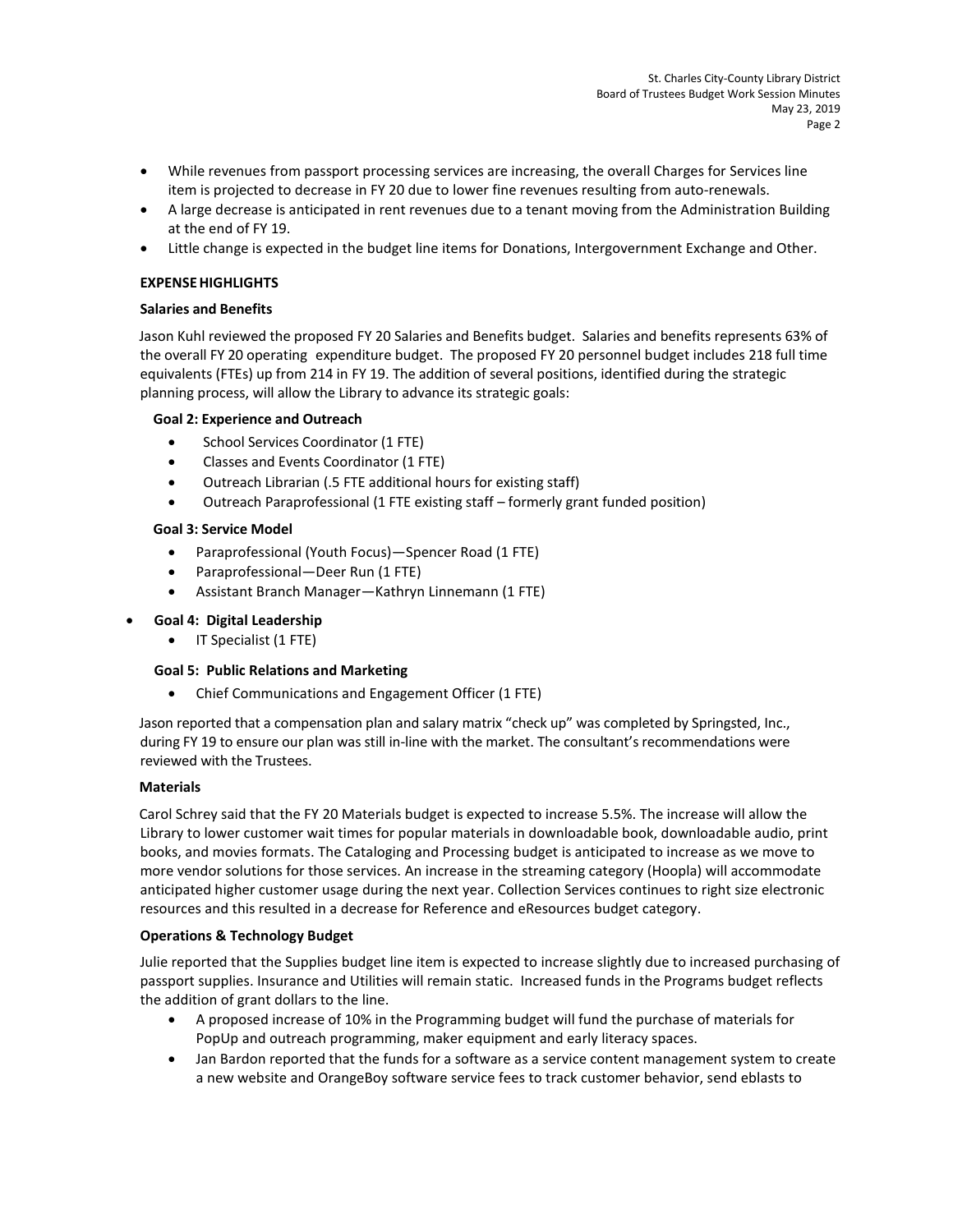customers, and to measure and evaluate results as we carry out the goals of the new Strategic Plan have been moved from the Marketing budget to the Technology and Telecommunications budget category. The Publications and Advertising budget includes funding to improve and expand the Kaleidoscope magazine, educate the public about eResources and the physical collection, assist the Foundation and Friends as they work toward increasing private and public support for the Library, and support the efforts of the Adult and Youth Services departments.

- Fleet Operations, Maintenance and Repair is expected to remain unchanged.
- Rent/Lease will increase due to increased costs for the Turner warehouse. The Friends' reimbursement to the Library for rental of the warehouse is reflected in the Rent revenue line.
- Buildings and Grounds will increase slightly due to higher snow removal costs at all locations.
- Equipment Maintenance and Repair has been reduced slightly. This line item includes funds for furnishings, shelving and early literacy items.
- Travel, Training and Dues has been increased to allow additional staff to participate in professional organizations and attend training events. Travel reimbursement expenses will increase as the Library begins using GSA rates for mileage and meals on July 1, 2019.
- The Professional Services and Data line increased significantly and includes funds for facilities planning consulting, financial capacity analysis and higher legal services fees.
- The Technology and Telecommunications budget category showed a significant increase because the budget category now includes subscription costs for Polaris, website software as a service subscription fees, and OrangeBoy Savannah software fees. Gary Brinker noted the following IT items that will be addressed in FY 20:
	- o Microsoft licensing will be updated on all computers.
	- o Staff computers will be updated to Microsoft Office 365, which is a subscription service.
	- o The FY 20 budget includes funds to replace all public computers.
	- o The Library's technology infrastructure and security systems will be evaluated and updated.
	- o A hotspot lending program is being evaluated.
	- o Increased funding for fax charges, which are now provided to customers at no cost.

## **Capital Projects**

Julie Wolfe reviewed the proposed FY 20 Capital Projects.

Julie noted that any changes made to individual budget line items will be reviewed during the final budget presentation at the June 11, 2019, Board meeting.

**MOTION**: At 7:43 p.m. Julie Bartch moved to go into Closed Session pursuant to RSMo 610.021(2*) "Leasing, purchase or sale of real estate by a public governmental body where public knowledge of the transaction might adversely affect the legal consideration therefore"*, second by Joann Leykam. The roll call vote was Staci Alvarez – yes; Julie Bartch – yes; Justin Collier – yes; Myra Crook – yes; Joan Leykam – yes; Georganne MacNab – yes; Nevada Smith – yes; Gail Zumwalt – yes. Motion passed eight affirmative, zero negative, zero abstentions and one absent.

Jason Kuhl provided an update on the status of negotiations regarding a potential future library site.

**MOTION**: A motion to adjourn the closed session was made by Justin Collier at 8:03 p.m., second by Georganne MacNab. The roll call vote was Staci Alvarez – yes; Julie Bartch – yes; Justin Collier – yes; Myra Crook – yes; Joan Leykam – yes; Georganne MacNab – yes; Nevada Smith – yes; Gail Zumwalt – yes. Motion passed eight affirmative, zero negative, zero abstentions and one absent.

**MOTION**: At 8:04 p.m., Myra Crook moved to adjourn the meeting. Joann Leykam second. Motion approved eight affirmative, zero negative, zero abstentions, and one absent.